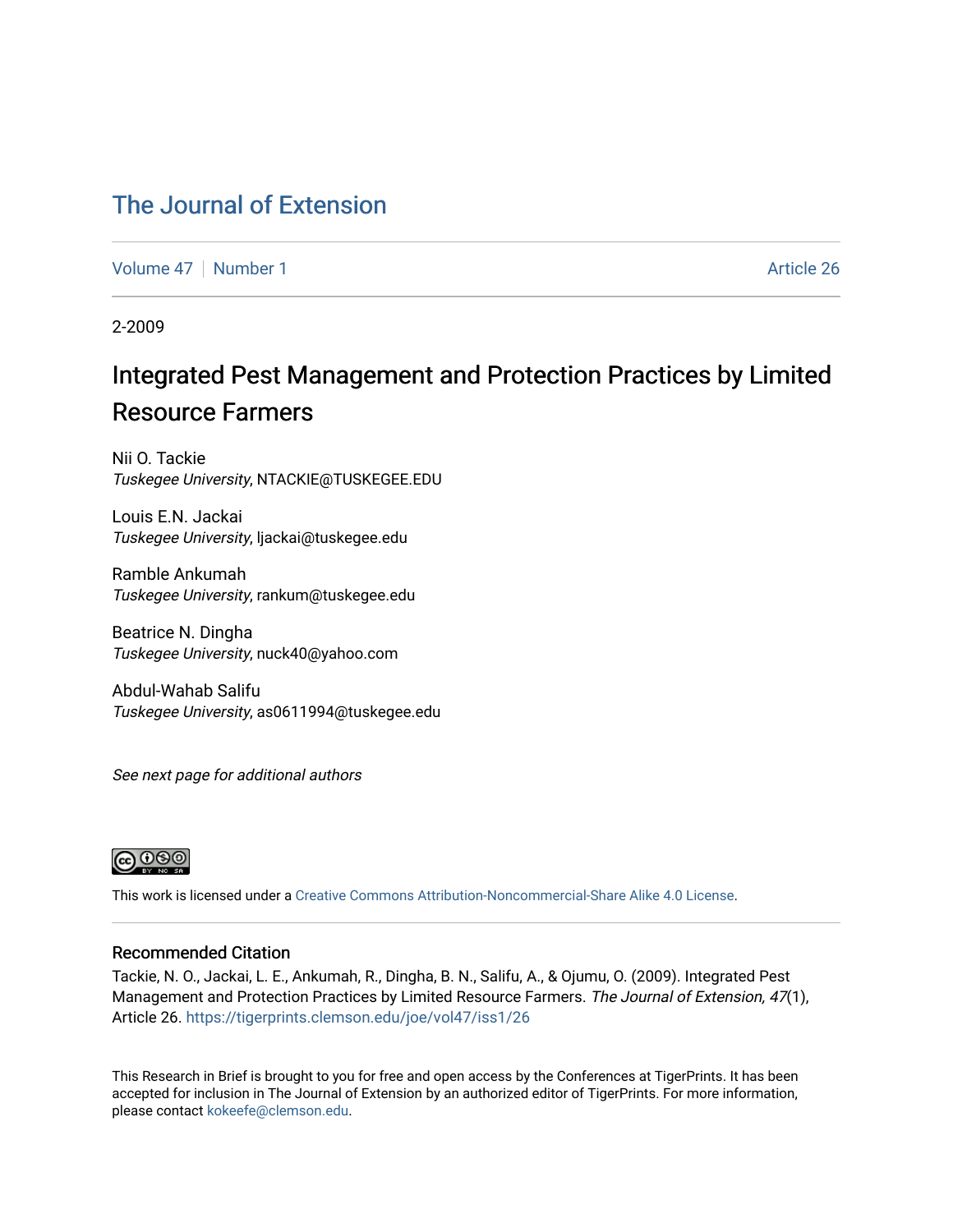### Authors

Nii O. Tackie, Louis E.N. Jackai, Ramble Ankumah, Beatrice N. Dingha, Abdul-Wahab Salifu, and Oluwagbemiga Ojumu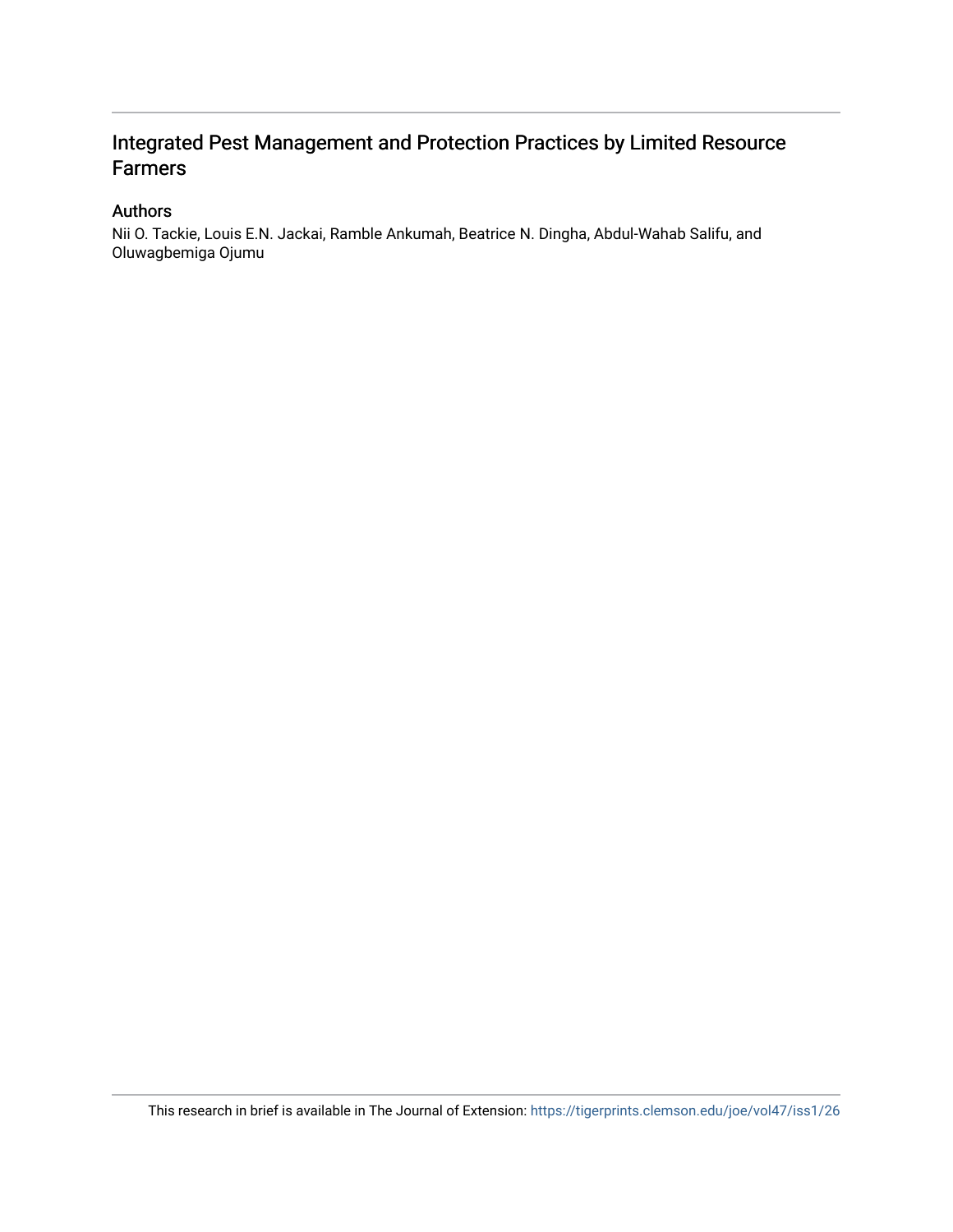

## **February 2009 Volume 47 Number 1 Article Number 1RIB6**

[Return to Current Issue](http://www.joe.org:80/joe/2009february/)

# **Integrated Pest Management and Protection Practices by Limited Resource Farmers**

#### **Nii O. Tackie**

Professor and Economic Specialist G.W. Carver Agric. Expt. Station and Cooperative Extension Program Tuskegee University Tuskegee, Alabama [ntackie@tuskegee.edu](mailto:ntackie@tuskegee.edu)

### **Louis E. N. Jackai**

Associate Professor and IPM Specialist G.W. Carver Agric. Expt. Station and Cooperative Extension Program Tuskegee University Tuskegee, Alabama [ljackai@tuskegee.edu](mailto:ljackai@tuskegee.edu)

#### **Ramble Ankumah**

Associate Professor, Water Quality Specialist, and Chair G.W. Carver Agric. Expt. Station, Cooperative Extension Program, Department of Agricultural and Environmental Sciences Tuskegee University Tuskegee, Alabama [rankum@tuskegee.edu](mailto:rankum@tuskegee.edu)

#### **Beatrice N. Dingha**

Post Doctoral Research Associate G.W. Carver Agricultural Experiment Station Tuskegee University Tuskegee, Alabama [bdingha@nuck40@yahoo.com](mailto:bdingha@nuck40@yahoo.com)

#### **Abdul-Wahab Salifu**

Graduate Student Department of Agricultural and Environmental Sciences Tuskegee University Tuskegee, Alabama [as0611994@tuskegee.edu](mailto:as0611994@tuskegee.edu)

#### **Oluwagbemiga Ojumu**

Graduate Student Department of Agricultural Economics and Rural Sociology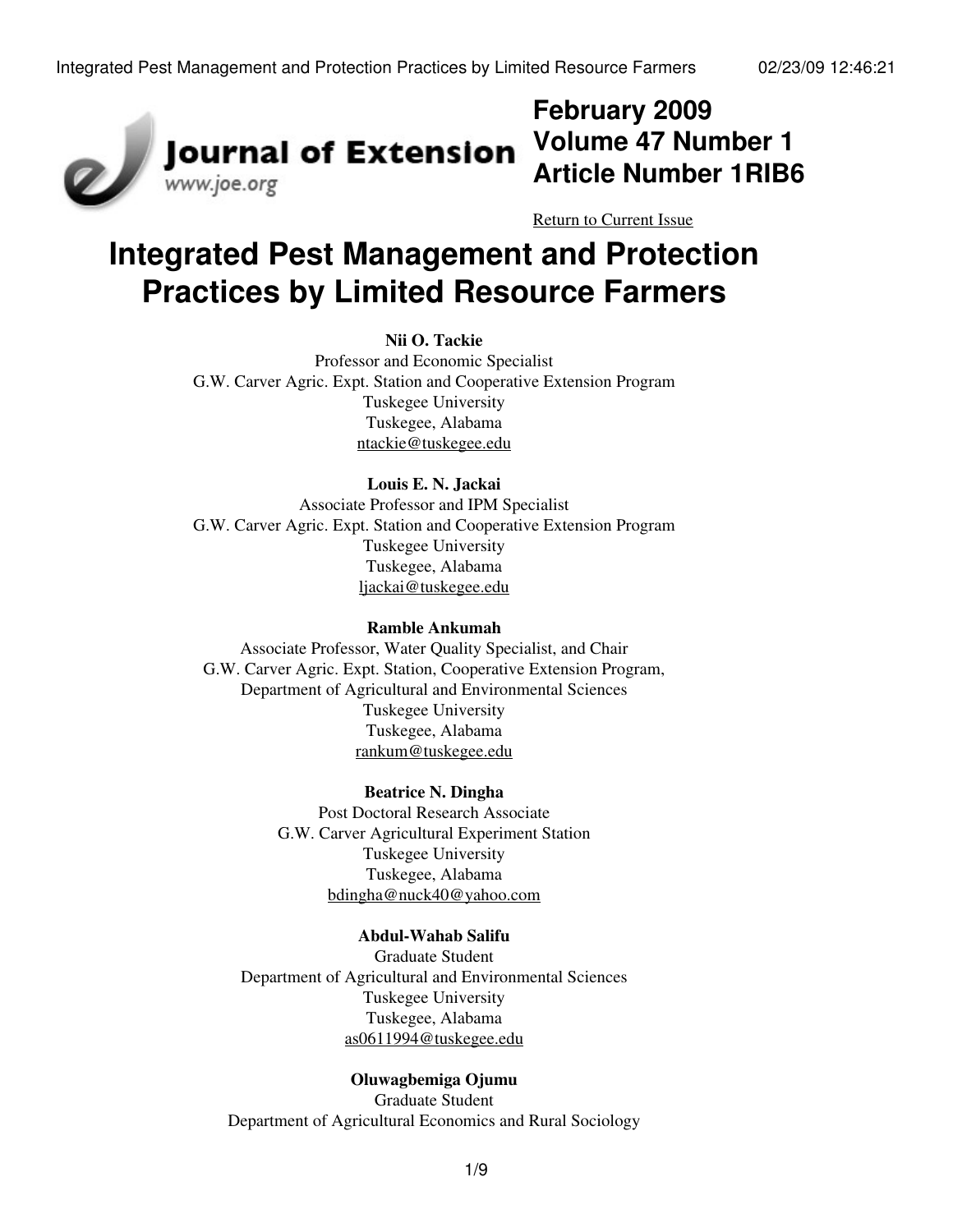Auburn University Auburn, Alabama [ojumuoa@auburn.edu](mailto:ojumuoa@auburn.edu)

**Abstract:** This article focuses on the perceptions of limited resource farmers (LRFs) on integrated pest management (IPM) and protection practices. Data were collected from 90 LRFs in the Alabama Black Belt and analyzed by descriptive statistics. The results revealed that most farmers used pesticides and practiced crop rotation and other practices, yet a majority was not familiar or inadequately familiar with IPM. It is recommended that instituting a coordinated or seamless IPM education program on a long-term or continuing basis will enable the LRFs to be well familiar with and also practice IPM on a sustained basis.

## **Introduction**

Small farmers use a wide range of different chemicals to control various types of pests on their farms. The lack of proper training in the application of pesticides could present several challenges. These challenges include health risks to farmers and consumers as well as environmental damage or degradation. Integrated pest management (IPM) reduces these risks.

The EPA (2008) stresses IPM is an environmentally sensitive approach to pest management that relies on a combination of common-sense practices. These practices use comprehensive information on life cycles of pests and other interaction with the environment in combination with available pest control methods to prevent or control pest damage. The EPA further emphasizes that farmers who practice IPM use a four-pronged approach: setting thresholds, monitoring and identifying pests, implementing preventive measures (e.g., crop rotation), and implementing control measures (e.g., insect trapping and weed control).

The California Plant Health Association (1990) summarizes tools and goals of IPM. It states tools of IPM as comprising biological practices (protect/enhance/release natural enemies); cultural practices (crop rotation, cultivation, irrigation, pest monitoring); chemical practices (pesticides, insect growth regulators, pheromones); and genetic practices (sterile release, resistant varieties, transgenic plants). Furthermore, the association states two goals of IPM as, first, "to ensure production of high quality food and fiber in a sustainable, environmentally sensitive economical manner, and second, to minimize the risks to human health and to the environment."

Weeden, Shelton, and Hoffman (2008) explain that the objective of IPM is not to eliminate all pests, but rather to reduce pest populations to less damaging numbers using multiple tactics. Using multiple tactics minimizes the chances that a particular pest will adapt to any one of the tactics.

Most small farmers face challenges in dealing with insects, diseases, and weeds affecting their crops. Small farmers demonstrated less familiarity with IPM than other farmers in studies conducted by Molnar, Bitto, and Brant (2000) and Tackie, Jackai, Ankumah, Noble, and Hardney (2004). This shortcoming needs to be addressed, taking into consideration the likelihood of farmers' exposure to pesticide residues on farm. Similarly, consumers could be exposed to pesticide residues when they purchase and consume farm produce. Having proper knowledge of IPM and applying that knowledge is a way by which the risk of pesticide exposure can be reduced.

The unsafe use of pesticides and other chemicals by small farmers may have a significant impact on the quality of their farm products, which will ultimately affect the consumer and may also affect farmers' health. Moreover, ascertaining small farmers' understanding and their use of IPM practices could help formulate strategies or programs to assist them in carrying out effective practices on their farms. This article summarizes a larger study that focuses on assessing small farmers' perceptions of IPM and protection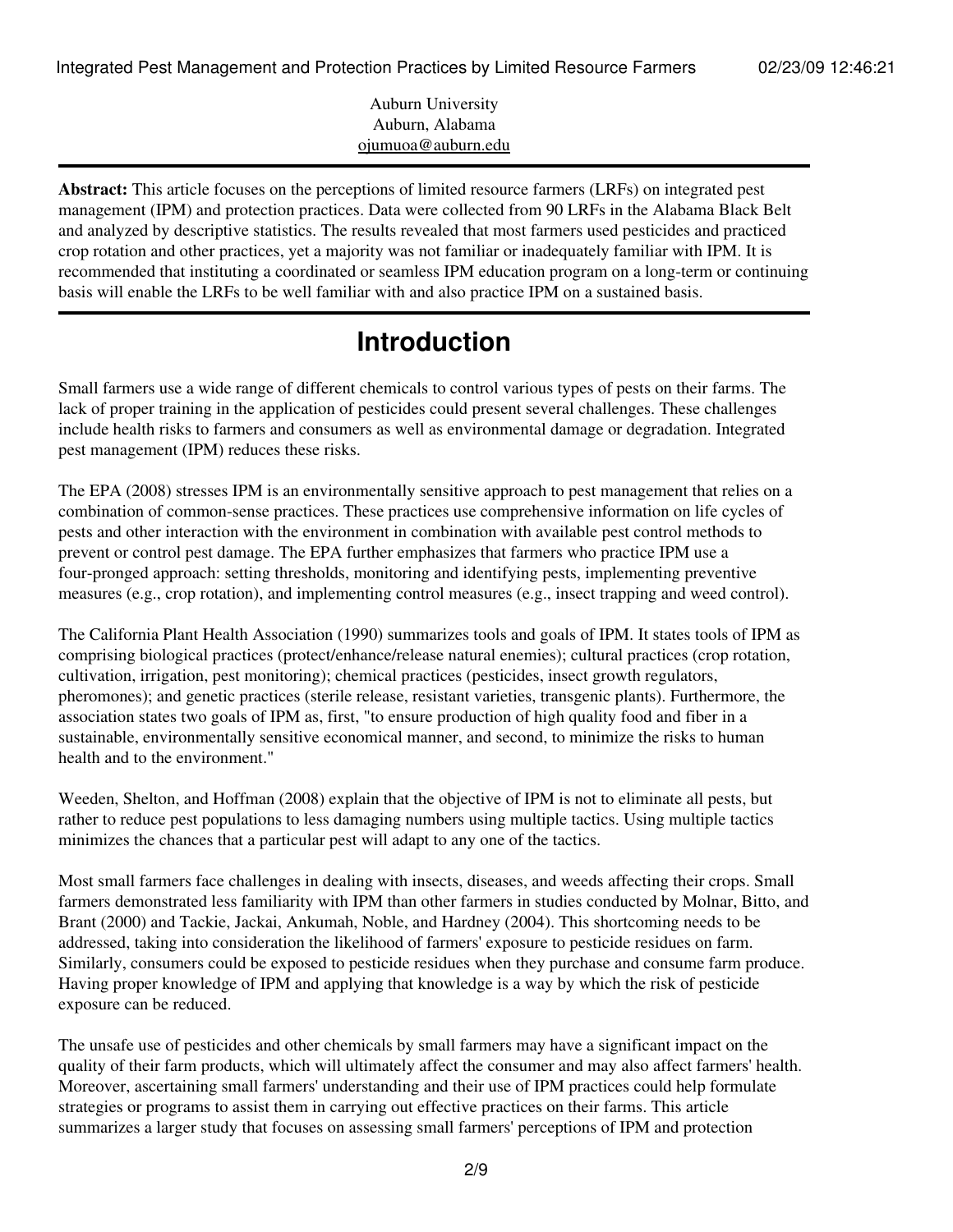practices; the emphasis is on a subset of small farmers called "limited resource farmers" (LRFs). Specifically, this article looks at management of pest problems, pesticide use, and familiarity with IPM.

### **Literature Review**

The literature on IPM practices displays a mixed bag of studies and results, as the studies in this review show. Govindasamy, Italia, DeCongelio, Anderson, and Barbour (2000) evaluated grower characteristics and satisfaction with organic production by examining closely the influence of IPM. They reported that only 19% of the organic producers that they surveyed used IPM. They also found that the use of IPM enhanced farming operations, because of its ability to rid farms of pests, or at least, greatly reduce the presence of pests. They concluded that IPM acts as a kind of insurance against crop losses and that farmers who use it are able to expand operations without fear of major losses.

Molnar, Bitto, and Brant (2001) assessed core conservation practices among small farmers and reported that one-third of the farmers surveyed did not view the use of conservation tillage as useful on their farms. They also found that many of the farmers were not familiar with the term IPM and did not fully understand what it meant. Only a third believed IPM would be useful on their farms.

Stevens et al. (2003) investigated the long-term effectiveness of soil solarization integrated with biological control agents, chemical fungicides, organic amendments, or physical methods to reduce southern blight and southern root knot disease in tomatoes and sweet potato production. They concluded that, while soil solarization was effective in reducing soil-borne diseases in the first year, IPM methods were needed to improve the effectiveness of soil solarization for increased vegetable production in the second year.

Hodur, Larry, and Dean (2004) assessed the effectiveness of IPM, flea beetles only as biocontrol agents, and herbicides only on leafy spurge (an invasive plant that displaces native vegetation) by interviewing landowners and county weed board representatives. Many of them (a little over 50%) rated IPM as the most effective tool in controlling leafy spurge.

Tackie, Jackai, Ankumah, Noble, and Hardney (2004) analyzed small farmers' perceptions of IPM. A majority (73%) of farmers they surveyed cultivated vegetables and sprayed pesticides on crops. Malathion, Sevin, and Bravo were the most common pesticides used; Roundup, 24-D, and Poast were the most common herbicides used; and 90% stated that that they used precaution when spraying. Nearly 88% indicated that they had inadequate or no knowledge of IPM, yet 44% had taken a course in pesticide application. About 76% used crop rotation for soil improvement or disease control, but did not use IPM as a tool to control pests.

### **Description of Limited Resource Farmers**

LRFs are a subset of small farmers of great interest to many researchers because of their unique characteristics. According to Lewis (1978), they are most often described in terms of acreage of land operated, units of livestock in operation, value of farm output produced, total assets owned, level of income, and days worked off-farm and on-farm. The USDA-ERS (2001) define them as those farmers with farm sales less than \$100,000 per year, and Dishongh and Worthen (1991) define them as those who earn \$40,000 or less in farm sales annually. Tackie, Findlay, and Baharanyi (1997) simply define LRFs as those targeted by the USDA for program assistance because of their lack of accessibility to resources.

Three studies conducted by Baharanyi, Tackie, Pierce, Woolery, and Hopkinson (1993); Tackie, Findlay, and Baharanyi (1998); and Tackie, Jackai, Ankumah, Noble, and Collins (2004) on farmers in the Alabama Black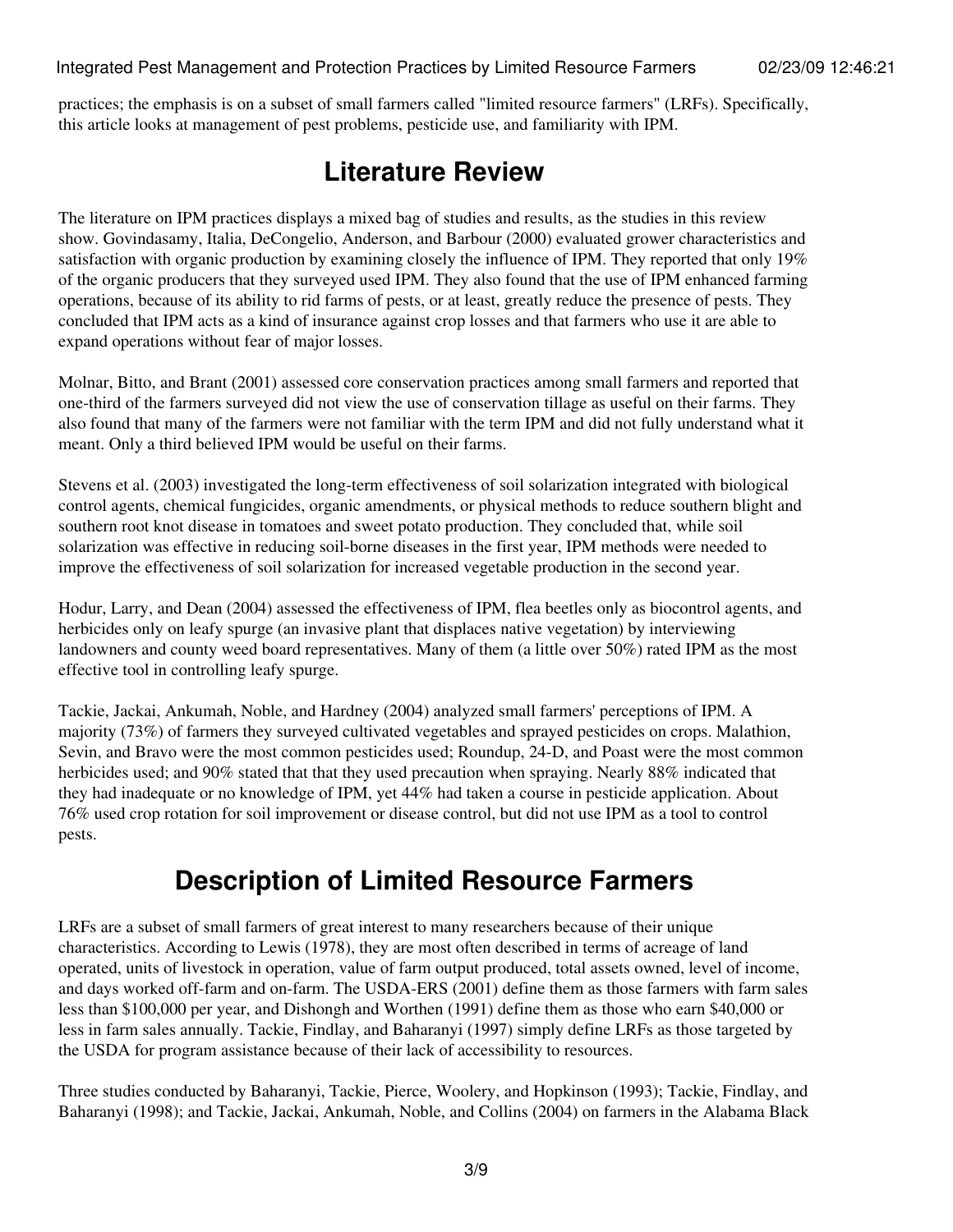Belt showed that LRFs earned low annual farm income (66%-71% earned \$10,000 or less) and had low education (44%-67% with high school education or less). Based on the aforementioned studies, it is evident the LRFs, at least in the Alabama Black Belt, generally earn less income compared to LRFs elsewhere. This is apparent when one looks at the USDA-ERS and Dishongh and Worthen definitions for LRFs.

## **Methodology**

Data were collected using a modified version of the questionnaires developed by Tackie, Jackai, Ankumah, Noble, and Hardney (2004) and Tackie, Jackai, Ankumah, Noble, and Collins (2004). The questionnaire focused on questions relating to background information and crop protection practices. In-person interviews were conducted from spring 2006 to winter 2007 in several Alabama Black Belt Counties using purposive sampling. A Black Belt County is a county that has higher than average percentage of Blacks and also displays certain socioeconomic indicators (e.g., high rates of unemployment and low educational achievements).

A total of 90 LRFs were interviewed. No farmer refused to be interviewed, and as a result this, nonresponse error was not a threat (Lindner & Wingenbach, 2002). The data were entered using SPSS 12.0 for Windows and analyzed using descriptive statistics, namely, frequencies and percentages. The reliability coefficient (alpha) was 0.60 for the questionnaire, which is considered adequate for the study (Patten, 2005).

## **Results**

Sixty percent of the farmers had farmed over 30 years. About 50% of them had farm sizes 40 acres or less, and nearly 36% had farm sizes 20 acres or less. Approximately 67% were 55 years or older. Forty percent had high school education or below; 96 % were males; 91% were Blacks; and 64% earned \$10,000 or less in annual sales income.

Table 1 reflects management of pest problems by farmers. The major crops grown by respondents were vegetables-peas, corn, beans, watermelons, squash, tomatoes, collards, okra, and sweet potatoes. The most common insect pests were "worms" [i.e., larvae of insects] (53%), aphids (22%), and beetles (20%). Other insect pests were whiteflies and fire ants. The most common diseases were blight (29%), gummy stems  $(16\%)$ , and brown rot  $(13\%)$ . The most common weeds were nut grass  $(44\%)$ , coffee weed  $(27\%)$ , and pig weed (16%).

When asked how insect pests, diseases, and weeds were managed,  $73\%$  indicated pesticide application, and 22% indicated non-chemical control. With regard to ranking the difficulty of dealing with these problems, 42 % ranked diseases as the most difficult to manage, 33% ranked weeds the most difficult to manage, and 4% ranked insect pests the most difficult to manage.

The most frequently used pesticides on insects were Sevin (38%), Orthene (13%), and Malathion (11%). Very few farmers responded to chemicals sprayed on diseases; 7% used Bravo; and 4% sprayed Captan. The most frequently used herbicides were Roundup (40%), Poast (20%), and 2,4-D (18%).

### **Table 1.** Management of Pest Problems

| $\mathbf{C}$<br><i>c</i> ategory<br>$\overline{\phantom{a}}$ | Number | 'ercent |
|--------------------------------------------------------------|--------|---------|
|--------------------------------------------------------------|--------|---------|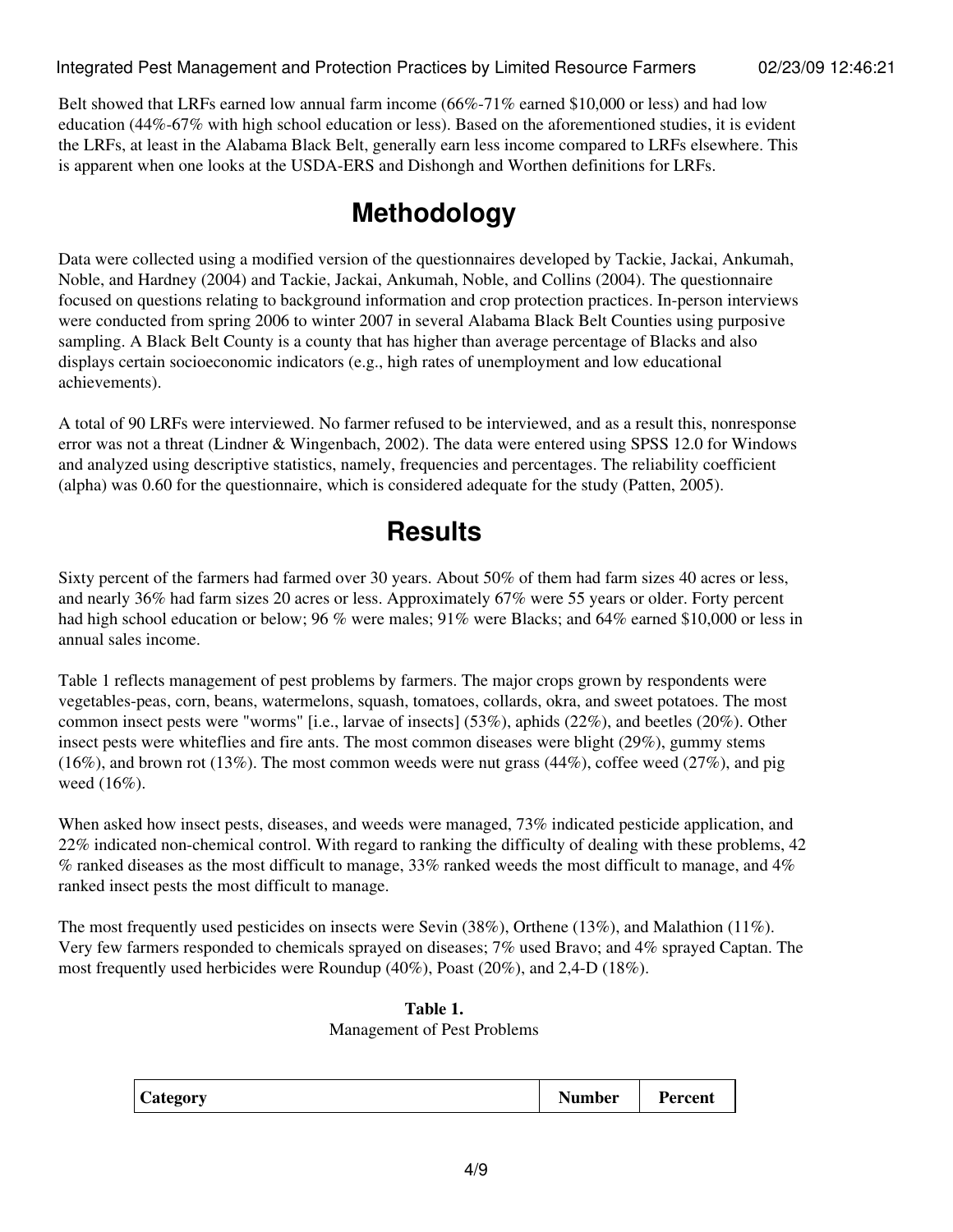| <b>How Problems Are Managed (Multiple Answers)</b>     |                |      |
|--------------------------------------------------------|----------------|------|
| Pesticide Application                                  | 66             | 73.3 |
| Non-chemical                                           | 20             | 22.2 |
| <b>Most Difficult Problem</b>                          |                |      |
| <b>Insect Pests</b>                                    | $\overline{4}$ | 4.4  |
| <b>Diseases</b>                                        | 19             | 42.2 |
| Weeds                                                  | 30             | 33.3 |
| <b>Pesticide Sprayed to Control (Multiple Answers)</b> |                |      |
| <b>Insect Pests</b>                                    |                |      |
| Sevin                                                  | 34             | 37.7 |
| Orthene                                                | 12             | 13.3 |
| Malathion                                              | 10             | 11.1 |
| <b>Diseases</b>                                        |                |      |
| <b>Bravo</b>                                           | 6              | 6.7  |
| Captan                                                 | $\overline{4}$ | 4.4  |
| Weeds                                                  |                |      |
| Roundup                                                | 36             | 40.0 |
| Poast                                                  | 18             | 20.0 |
| $2,4-D$                                                | 16             | 17.8 |

Table 2 reflects respondents' knowledge of pesticide application. Nearly 38% sprayed in the morning, and 27% sprayed in the evening. When asked what determines when they sprayed, 47% stated insect population, 33% stated the weather, and nearly 30% indicated the level of damage. Forty-four percent had no schedule for spraying; 20% sprayed weekly; and 18% sprayed biweekly.

The main guide on selection of technology for dealing with pests was the farmer (47%), followed by the Extension agent (29%), and then the university researcher (22%). A little over 62% used safety precautions when they sprayed. Among these precautions were facial mask, gloves, and protective clothing as well as not spraying when windy. About 50% said that they had taken a short course in pesticide application. All of them took the course with Cooperative Extension.

| Table 2.                           |
|------------------------------------|
| Knowledge of Pesticide Application |

| <b>Category</b>                | <b>Number</b> | Percent |
|--------------------------------|---------------|---------|
| <b>Time of Day of Spraying</b> |               |         |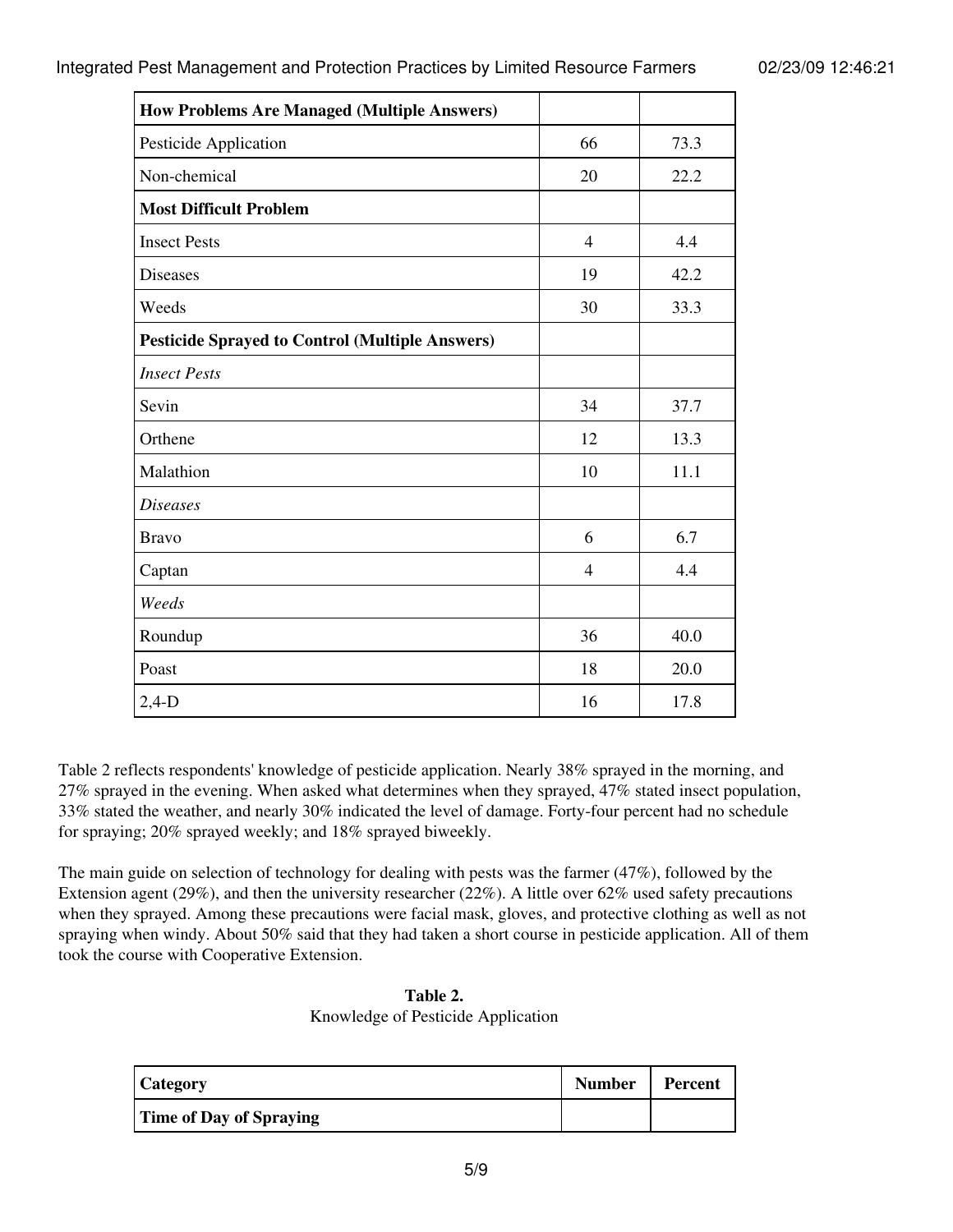| Morning                                                    | 34             | 37.8 |
|------------------------------------------------------------|----------------|------|
| Evening                                                    | 24             | 26.7 |
| <b>Determination of When to Spray (Multiple Answers)</b>   |                |      |
| On calendar basis                                          | $\overline{4}$ | 4.4  |
| Weather                                                    | 30             | 33.3 |
| Level of damage                                            | 26             | 28.9 |
| Insect population                                          | 42             | 46.7 |
| <b>Regularity of Spraying</b>                              |                |      |
| No Schedule                                                | 40             | 44.4 |
| Weekly                                                     | 18             | 20.0 |
| Bi-weekly                                                  | 16             | 17.8 |
| <b>Guide on Selection of Technology (Multiple Answers)</b> |                |      |
| Self-Taught                                                | 42             | 46.7 |
| <b>Extension</b> agent                                     | 26             | 28.9 |
| University researcher                                      | 20             | 22.2 |
| <b>Use Safety Precautions?</b>                             |                |      |
| Yes                                                        | 56             | 62.2 |
| N <sub>o</sub>                                             | 26             | 28.9 |

Table 3 focuses on familiarity with IPM. When asked how familiar they were with IPM, 82% indicated that they were not familiar, slightly familiar, or somewhat familiar with IPM. About 33% surmised the benefits of IPM as providing savings; 27% surmised the benefits as providing better yield; 40% surmised the benefits as reducing pesticide use; 11% surmised the benefits as providing better soil conditions; 13% each surmised the benefits as providing better water quality; and another 13% surmised the benefits as providing a safer environment. Approximately 58% spent 25% or less of their farm expenses on pesticides, and 20% spent 26-50% of their farm expenses on pesticides.

Almost 78% used crop rotation on their farms. When asked why they used crop rotation, 56% indicated to improve the soil; 16% indicated to control insects; 13% indicated to improve yield; and 11% indicated to control diseases. Furthermore, when asked what other pest control practices they used on their farms, 38% said that they scouted crops; 29% said that they used conventional tillage; and 22% said that they used multiple cropping.

**Table 3.**

Familiarity with Integrated Pest Management

| $\sim$<br><i>L</i> ategory<br>-<br>$\overline{\phantom{a}}$ | Number | 'ercent<br>-ет |
|-------------------------------------------------------------|--------|----------------|
|-------------------------------------------------------------|--------|----------------|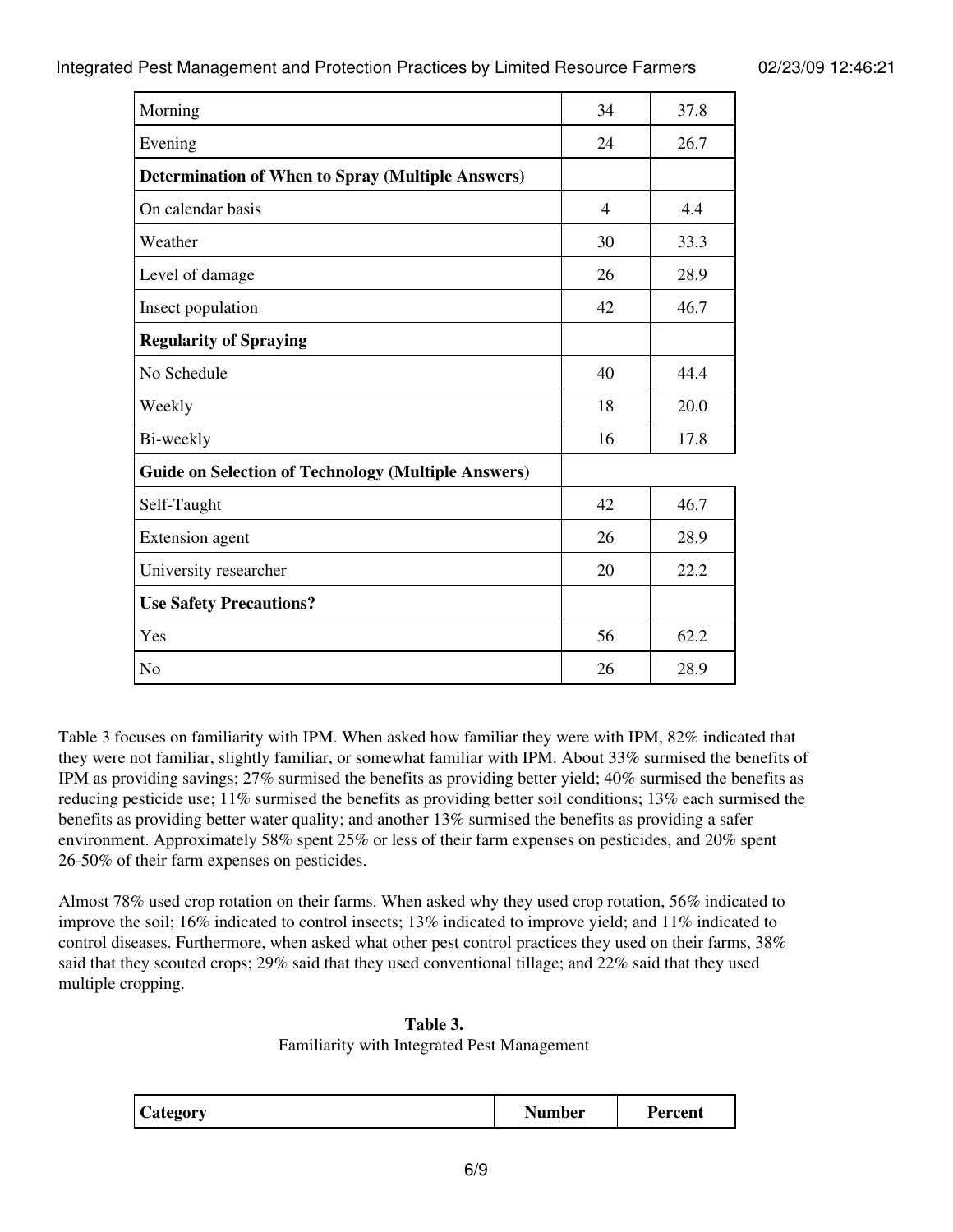| <b>How Familiar Are You With IPM?</b>         |                |      |
|-----------------------------------------------|----------------|------|
| Not familiar                                  | 28             | 31.1 |
| Slightly familiar                             | 16             | 17.8 |
| Somewhat familiar                             | 30             | 33.3 |
| Very familiar                                 | 10             | 11.1 |
| <b>Proportion of Farm Expenses Pesticides</b> |                |      |
| 25% or less                                   | 52             | 57.8 |
| 26-50%                                        | 18             | 20.0 |
| 51-75%                                        | $\overline{2}$ | 2.2  |
| <b>Use Crop Rotation?</b>                     |                |      |
| Yes                                           | 70             | 77.8 |
| No                                            | 16             | 17.8 |
| <b>Other Practices (Multiple Answers)</b>     |                |      |
| None                                          | 6              | 6.7  |
| Scout crops                                   | 34             | 37.8 |
| Use beneficial insects                        | 4              | 4.4  |
| Conventional tillage                          | 26             | 28.9 |
| Multiple cropping                             | 20             | 22.2 |

### **Conclusion**

The demographics reflect the limited resource status of the respondents. Insects were the most common pests, yet the least difficult to manage. This is an indication of intense use of pesticides, and this has health risks and/or environmental implications. However, a majority indicated they used safety precautions when spraying. This action may be the result of the pesticide application course they had taken. Although almost half of the farmers said they had training in pesticide application, most were not familiar or adequately familiar with IPM implying that the training was not in IPM.

There is a role for Extension to play in educating LRFs in IPM practices and making farmers more familiar with the technology. It is obvious that, though they were practicing some aspects of IPM (e.g., crop rotation and scouting), they were not doing these in a coordinated or seamless manner. IPM is a holistic pest management system. The education process should include both classroom and hands-on demonstrations in the field. This training should be done on a long-term or continuing basis.

This will allow for LRFs to learn and practice IPM. This will, in turn, help reduce the usage of pesticides, and hence, protect human health and the environment. Also, the impact of this training should be monitored in order to ascertain the success of it.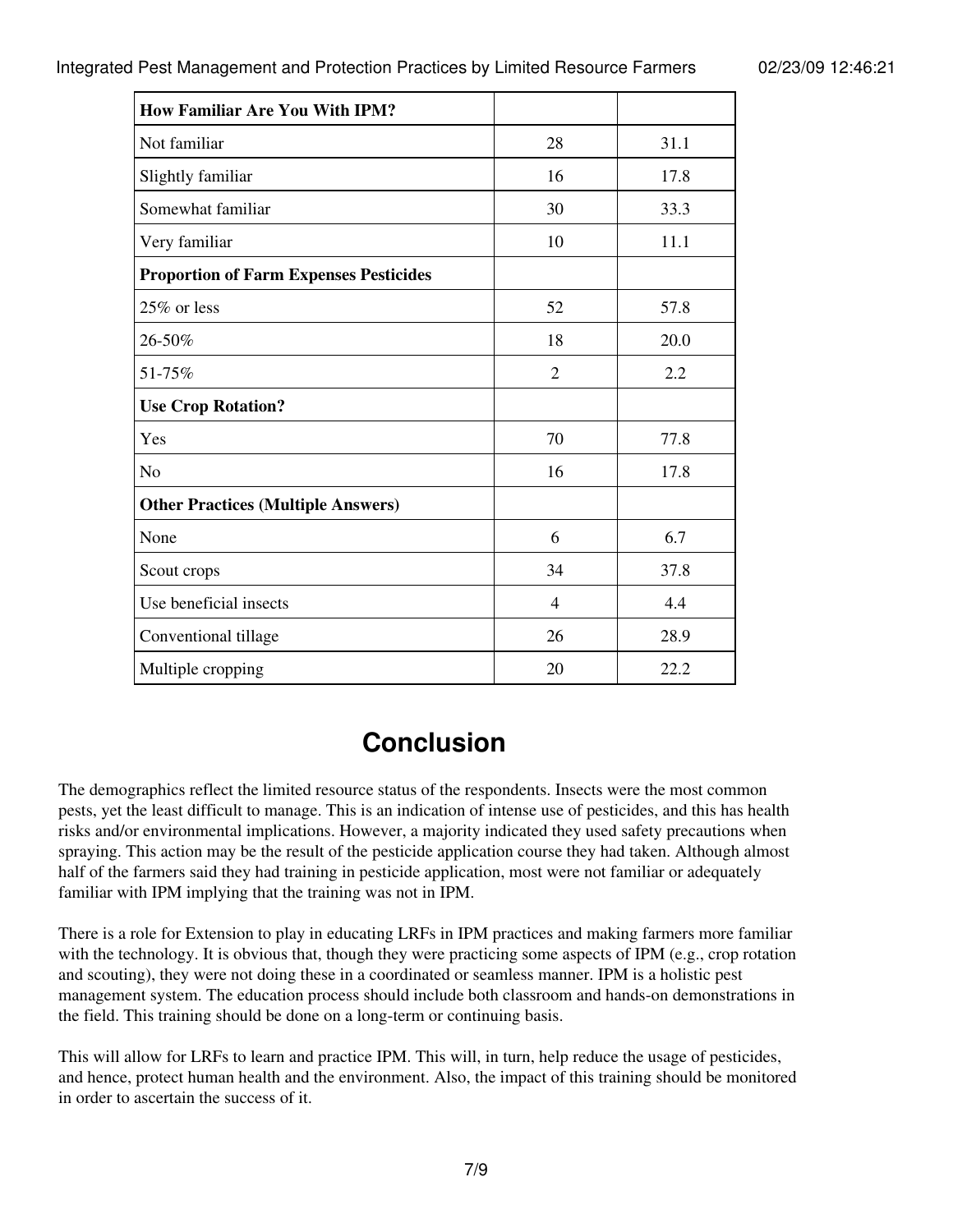### **References**

Baharanyi, N., Tackie, N. O., Pierce, A., Woolery, C., & Hopkinson, R. (1993). *The impact of an integrated marketing and educational strategy mix on the Montgomery State Farmers Market* - *Phase I*. Prepared for the College of Agricultural, Environmental and Natural Sciences, Tuskegee University, Tuskegee, AL and the Alabama Department of Agriculture and Industries, Montgomery, AL.

California Plant Health Association. (1990). *IMP: The quiet evolution*. Retrieved February 27, 2007 from: <http://www.healthyplants.org/ipm.htm>

Dishongh, G. L., & Worthen, D. I. (1991). Federal farm programs and the limited resource farmer: a black perspective. *The Rural Sociologist* 11 (1), 19-22.

Environmental Protection Agency. (2008). *Integrated Pest Management (IPM) principles*. Retrieved May 22, 2008 from: <http://www.epa.gov/opp00001/factsheets/ipm.htm>

Govindasamy, R., Italia, J., DeCongelio, M., Anderson, K., & Barbour B. (2000). *Empirically evaluating grower characteristics and satisfaction with organic production*. Report No. P-02139-1-00. New Jersey Agricultural Experiment Station, Rutgers, The State University of New Jersey.

Hodur, N. M., Larry, L. F. & Dean, A. B. (2004). *Assessment of the extent and success of leafy spurge biological control agents*. Agribusiness and Applied Economics Report No. 530. Agricultural Experiment Station, North Dakota State University.

Lewis, J. A. (1978). Implications of alternative definitions of small farms. In *Toward a Federal Small Farms Policy*, Report No. 9. Washington, DC: National Rural Center.

Lindner, J. R., & Wingenbach, G. J. (2002). Communicating the handling of nonresponse Error in *Journal of Extension* research in brief articles. *Journal of Extension* [On-line] 40(6). Available at: <http://www.joe.org/joe/2002december/rb1.shtml>

Molnar, J., Bitto, A., & Brant, G. (2002). Implementing core conservation practices: practices and experiences of black and non-black small farmers in the deep south." In N. Baharanyi, R. Zabawa, and W. Hill (Eds.), *Land Community and Culture: African American and Hispanic American/Latino Connections* (pp. 67-81). Tuskegee, AL: Tuskegee University.

Patten, M. L. (2005). *Understanding research methods: An overview of essentials*. Glendale: Pyrczak Publishing.

Stevens, C., Khan, V. A., Rhodriguez-Kabana, R., Ploper, L. D., Backman, P. A., Collins, D. J., Brown, J. E., Wilson, M. A., & Igwegbe, E. C. K. (2003). Integration of soil solarization with chemical, biological and cultural control for the management of soil borne diseases of vegetables." *Plant and Soil* 253 (2), 493-506.

Tackie, N. O., Jackai, L. E. N., Ankumah, R., Noble, R., & Hardney, E. (2004). Small farmers perceptions on integrated pest management. *Series in Applied Economics and Related Sciences Number 0604-01*. George Washington Carver Agricultural Experiment Station, Tuskegee, AL: Tuskegee University.

Tackie, N. O., Jackai, L. E. N., Ankumah, R., Noble, R., & Collins, M. (2004). Perceptions of small farmers on marketing farm products. *Series in Applied Economics and Related Sciences* Number 0604-01, George Washington carver Agricultural Experiment Station, Tuskegee, AL: Tuskegee University.